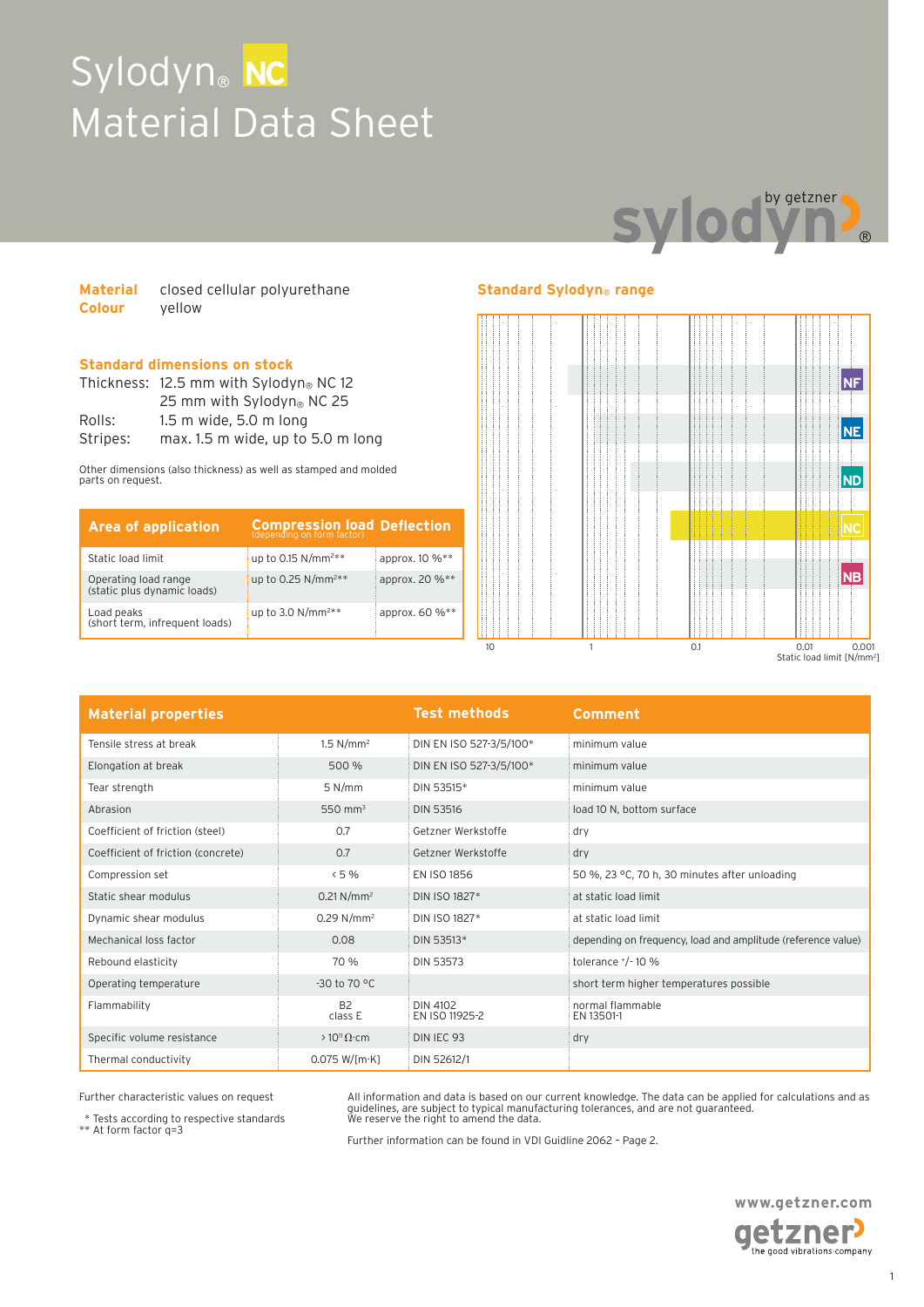# Sylodyn® **NC**



Load deflection curve





Quasi-static load deflection curve measured at a velocity of deformation<br>of 1 % of the thickness per second; testing between flat steel-plates;<br>recording of the 3rª loading; testing at room temperature

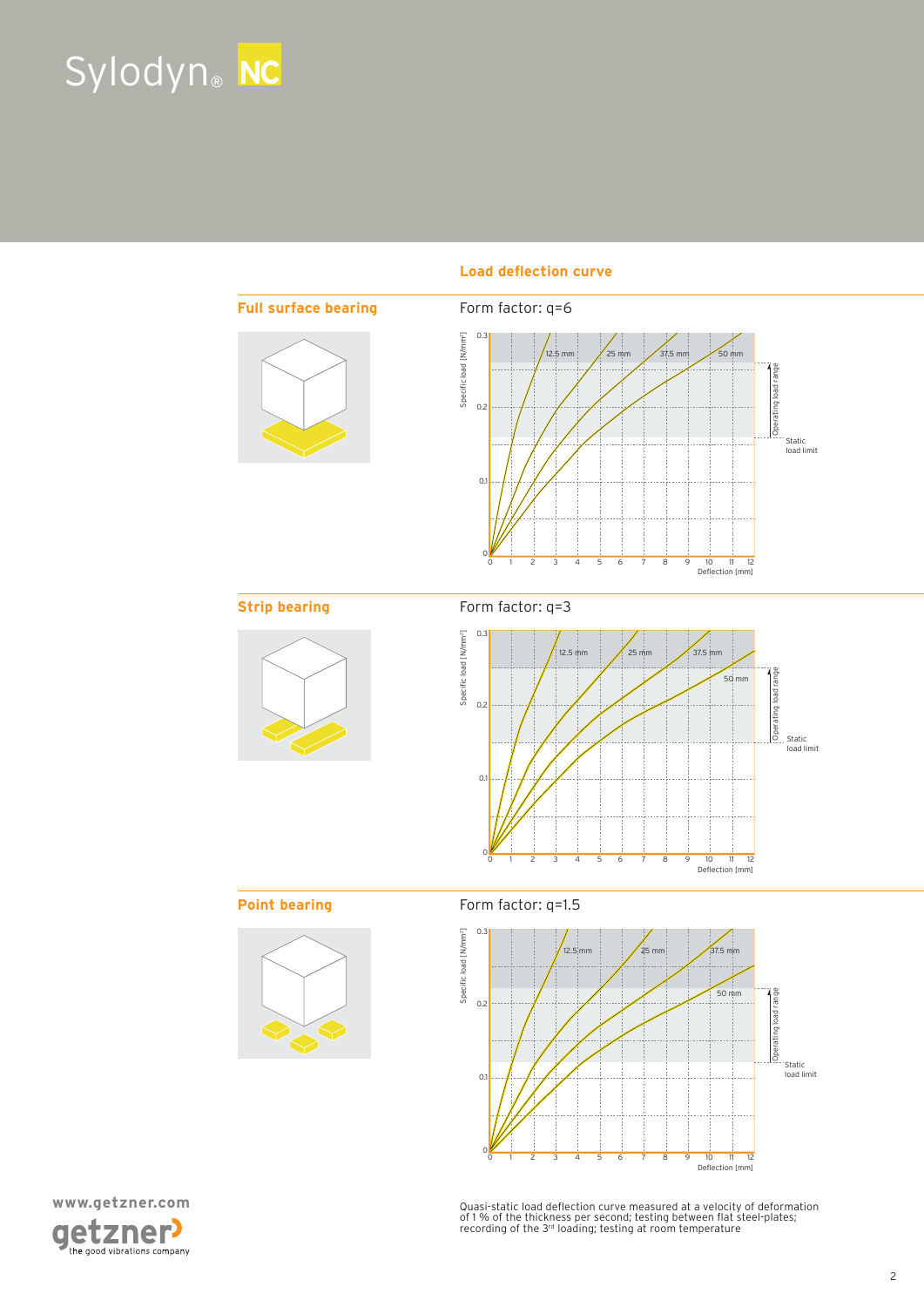#### **Modulus of elasticity Natural frequency**



Form factor: q=3



Form factor: q=1.5



Static modulus of elasticity as a tangent modulus taken from the load<br>deflection curve; dynamic modulus of elasticity due to sinusoidal excitation<br>with a velocity level of 100 dBv re. 5·10<sup>.8</sup> m/s; test according to DIN 53







Form factor: q=1.5



Natural frequency of a single-degree-of-freedom system (SDOF system)<br>consisting of a fixed mass and an elastic bearing consisting of Sylodyn®<br>based on a stiff subgrade; parameter: thickness of elastomeric bearing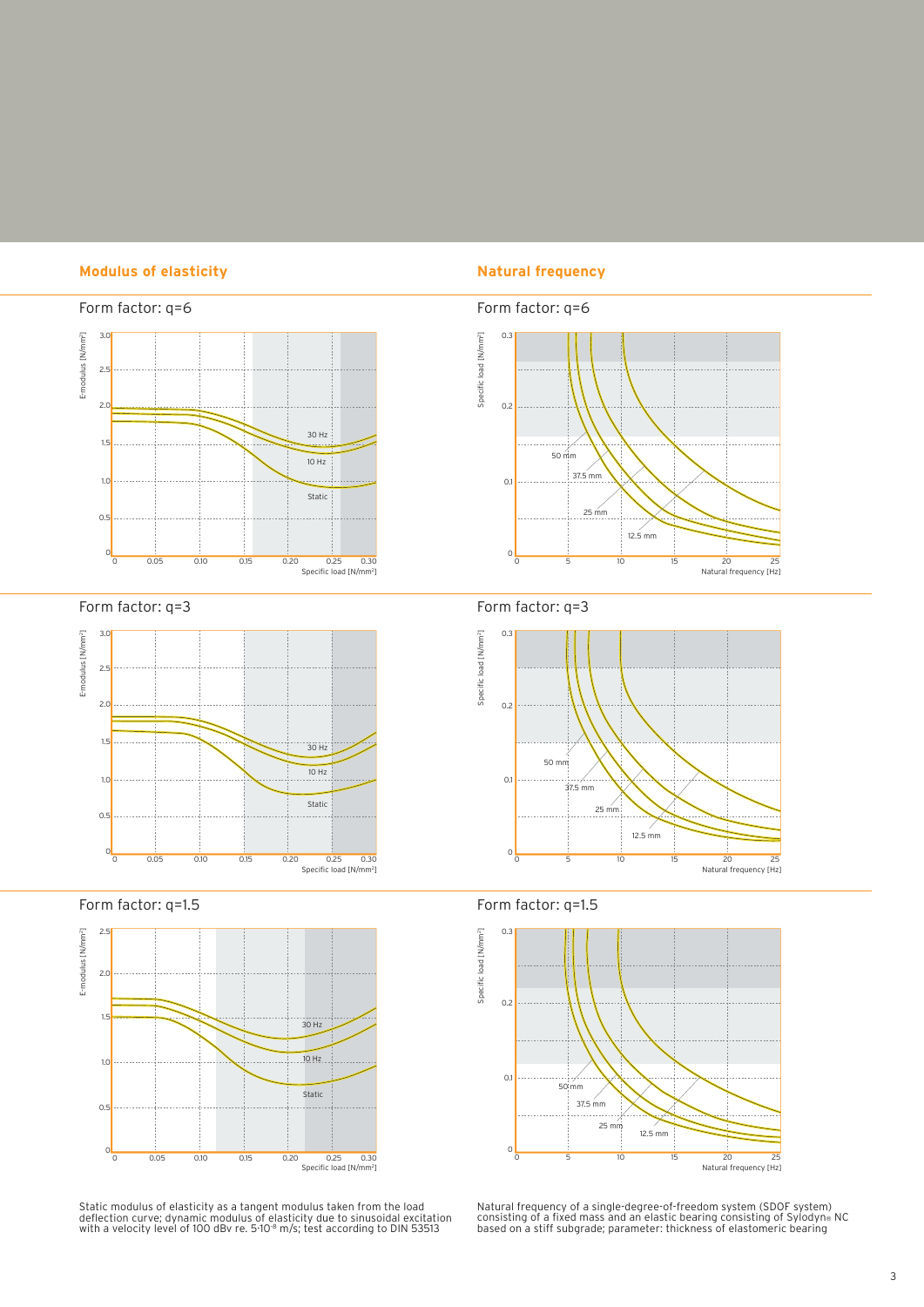

**Vibration isolation – eficiency**

Reduction of the transmitted mechanical vibrations by implementation of an elastic bearing consisting of Sylodyn® NC **Parameter:** factor of transmission in dB, isolation rate in %



Increase in deformation under consistent loading **Parameter:** permanent loading Form factor: q=3

#### **Dynamic E-modulus at long term loading**



Change of dynamic modulus of elasticity under consistent loading (at 10 Hz) **Parameter:** load duration Form factor: q=3

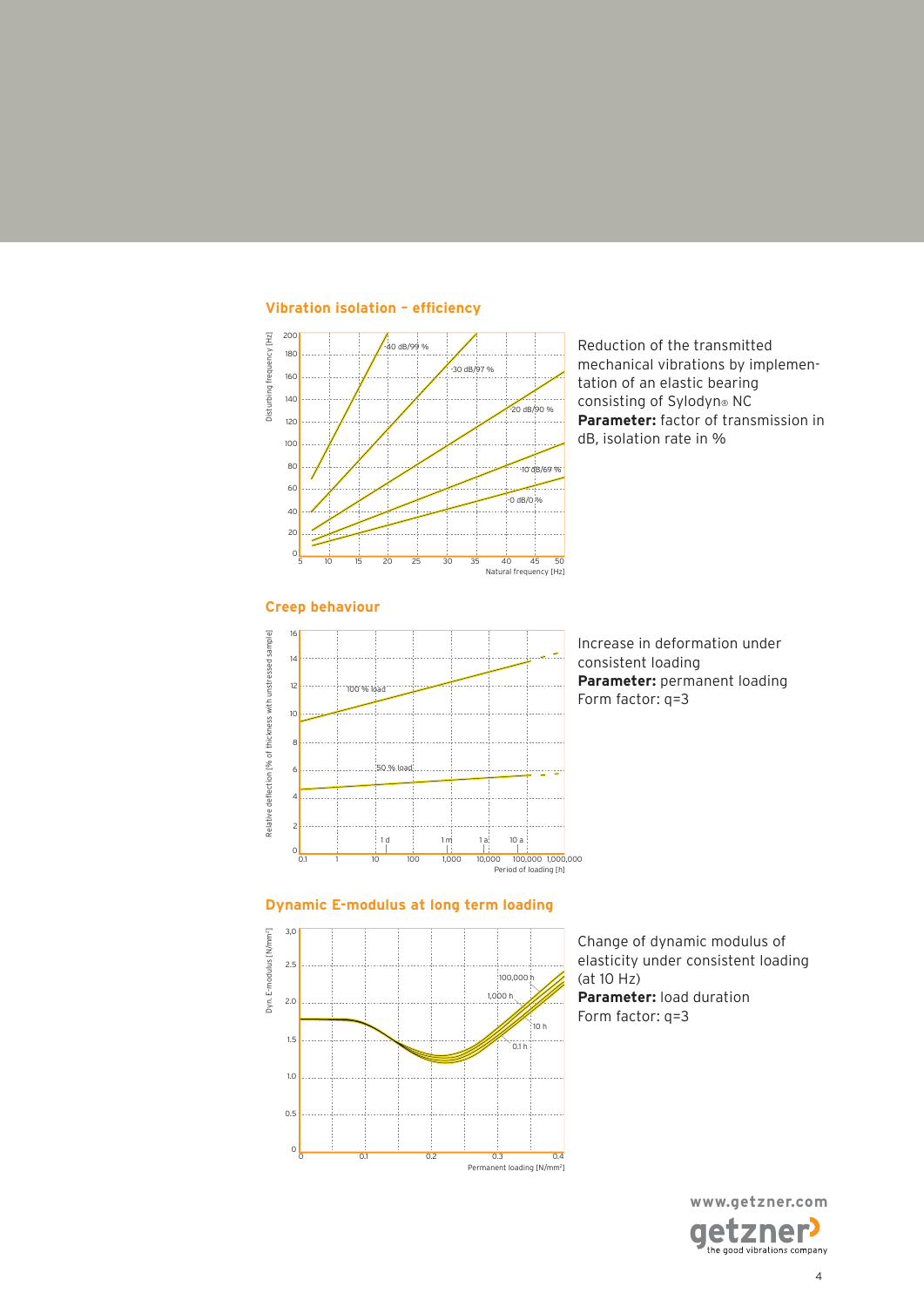#### **Temperature dependency**



DMA-test (Dynamic Mechanical Analysis); tests within linear area of the load delection curve, at low speciic loads

DMA-tests; mastercurve with a reference-tempera-ture of 21 °C; tests within the linear area of the load delection curve, at low speciic loads







#### **Dependency on amplitude Dependency on loading velocity**



### **Dependency on amplitude:** preload at static load limit; Form factor: q=3, thickness of material 25 mm

**Dependency on loading velocity:** Form factor: q=3, thickness of material 25 mm